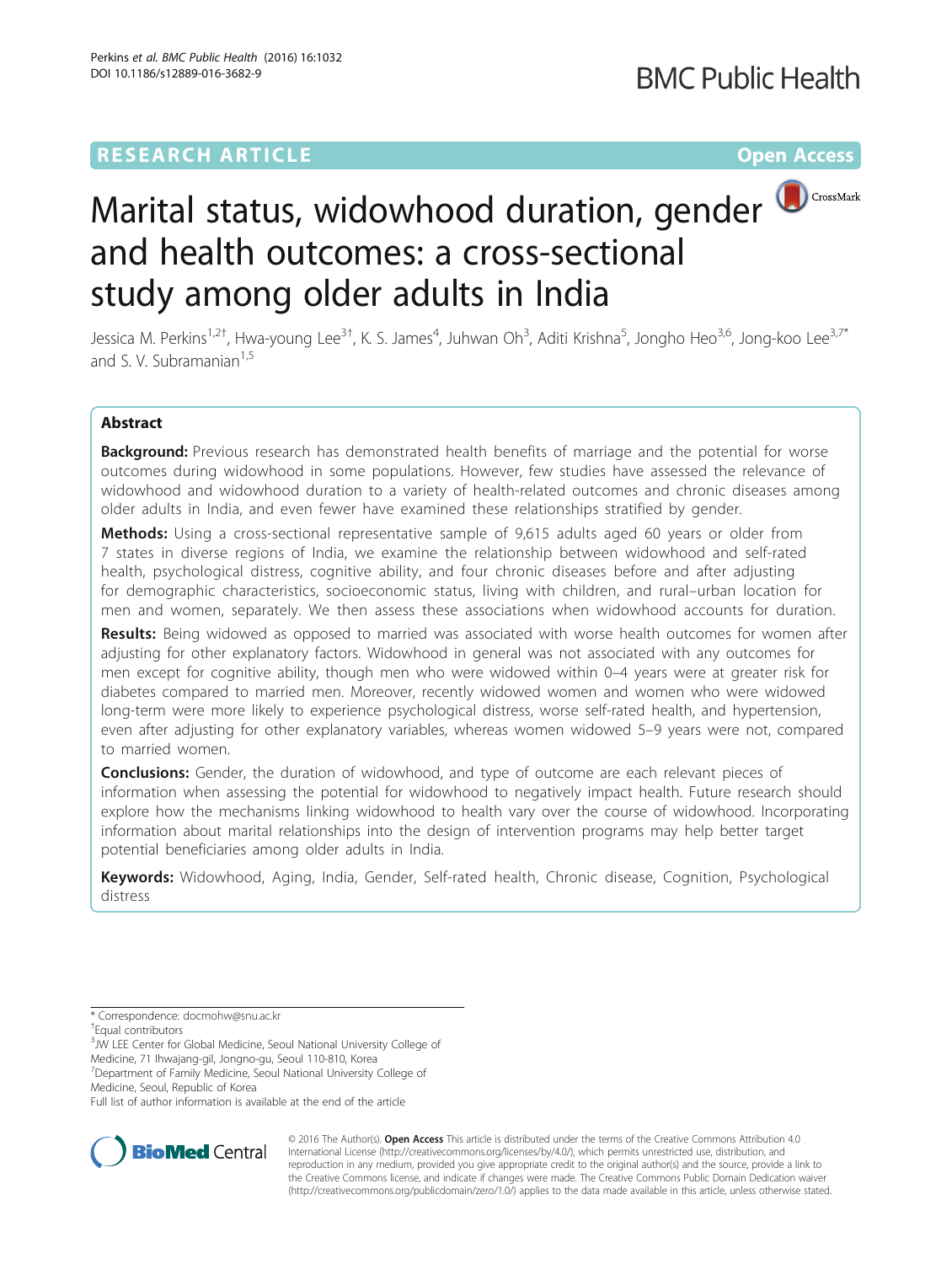# Background

Empirical research spanning several decades has demonstrated that married people experience a range of physical and mental health benefits and greater functionality, self-rated health, and longevity as compared to nonmarried individuals [\[1](#page-10-0)–[6](#page-10-0)]. Previous research exploring mechanisms linking marital status and health outcomes has posited several ways that marriage and health are causally associated [\[1](#page-10-0), [7](#page-10-0), [8](#page-10-0)]. First, marriage may offer economic, social, and psychological benefits, which may promote good health. These mechanisms may include access to sufficient economic resources, social control of behaviors by one's spouse, or a sense of social support within the marital relationship. Second, transitioning to widowhood may induce significant strain upon a sudden change in resources, a change which leads to negative effects [[9\]](#page-10-0). Alternatively, assortative mating based on health may occur [\[10, 11](#page-10-0)]. Also, research has found that healthier people tend to get married and stay married while unhealthy people tend to become widowed or divorced [\[12](#page-10-0)–[16\]](#page-10-0). Regardless of mechanism, longitudinal studies have provided evidence of links between earlier marital status states and marital transitions to later wellbeing, health-related outcomes, chronic disease and mortality, [\[2, 7, 17](#page-10-0)–[24](#page-10-0)] though the direction and strength of associations vary across studies and outcomes. Moreover, associations between marital status and health-related outcomes have remained even after adjusting for various sets of demographic and socioeconomic characteristics.

Widowhood is inherently a gendered and cultured experience as the salience of different mechanisms linking widowhood to health may depend on gender and on local norms [[9\]](#page-10-0). Much of the formative research on marital status and health associations has been conducted in high-income countries where a substantial number of studies examining gender differences in the widowhood-health relationship have found evidence of worse outcomes for men, [\[5](#page-10-0), [25](#page-10-0)–[29\]](#page-10-0) findings which are posited to be due to the loss of social and psychological support from the wife. However, results are mixed across the literature [\[30](#page-10-0)–[33\]](#page-10-0). Moreover, research has provided evidence of variation in the relationships between marital status and health outcomes across cultures [\[9](#page-10-0), [34](#page-11-0)–[44](#page-11-0)]. Indeed, widowhood may differently affect men and women across contexts due to differences in gender norms and marriage traditions. For example, in some contexts widowhood may lead to increased financial strain for women while it may lead to increased household strain for men [[45\]](#page-11-0). That relationship may differ in other contexts where roles and responsibilities differ by gender. Moreover, in patriarchal cultures, remarriage may not be a realistic option for women (particularly older women), thus forcing older women to remain

widowed and without resources indefinitely [\[46](#page-11-0)]. In contrast, men may easily seek remarriage [[44, 47\]](#page-11-0). If a woman is widowed from a young age without much ability to remarry due to cultural barriers (particularly if she already has children), then she may be economically disadvantaged for life. Alternatively, older men in some cultures where wives traditionally take care of men may be less able to cope with a loss of a spouse for longer periods whereas the existence of strong family ties (particularly other female familial relationships) may prevent negative effects in the short-term. In places where paternalistic norms are pervasive in everyday life (particularly in patterns of behavior related to economic opportunities, social activities, marriage traditions, and reputations), becoming widowed may severely restrict an individual's ability to access financial, affective, informational, or physical resources, which in turn might affect health outcomes.

In India, a country with strict gender norms and traditional kinship systems, [[48](#page-11-0)–[50](#page-11-0)] widowhood is considered to be a dreaded phase of life among some groups, particularly for women [\[51](#page-11-0)]. Traditionally, the woman's main role in India was to care for her husband. Upon losing her husband, the main purpose to life was lost. As she belonged to her husband's family, in-laws frequent viewed widowed women as a burden. In the past, a traditional Hindu custom (which is the dominant religion in India) called for widows to commit suicide upon the death of their husband, [\[52\]](#page-11-0) and although the practice is illegal now, it is still occurs (though obviously with lower frequency). More recently, the 'city of widows' in India has been highlighted, which is a holy site that is home to thousands of widowed women who live in dire circumstances and beg for money [\[53](#page-11-0), [54\]](#page-11-0). In general, widowhood for women in India is a very tenuous period of life, highlighted by significant poverty, lack of social support, a lack of ability to remarry, and a greater risk of mortality [[46](#page-11-0), [55](#page-11-0)–[57](#page-11-0)]. Widowhood for elderly women in India may be a highly stigmatizing and potentially public experience as, according to traditional customs, they may shave their heads, wear only plain or white clothing, eat only two or fewer meals per day, and not be permitted to attend social gatherings or to remarry [\[58](#page-11-0)–[60](#page-11-0)]. Thus, given historical precedent and India's patriarchal society embodying strict norms, attitudes, and practices that typically affect the social status of the elderly, and women in particular, [\[61](#page-11-0)] widowed older women in India may face significant discrimination (experienced or perceived) as well as a lack of economic resources [[51, 62](#page-11-0)–[64\]](#page-11-0). These issues may in turn affect health outcomes. In this context, widowhood may present substantial disadvantages for women if the transition signifies a loss of resources, particularly in the long-term, though there may be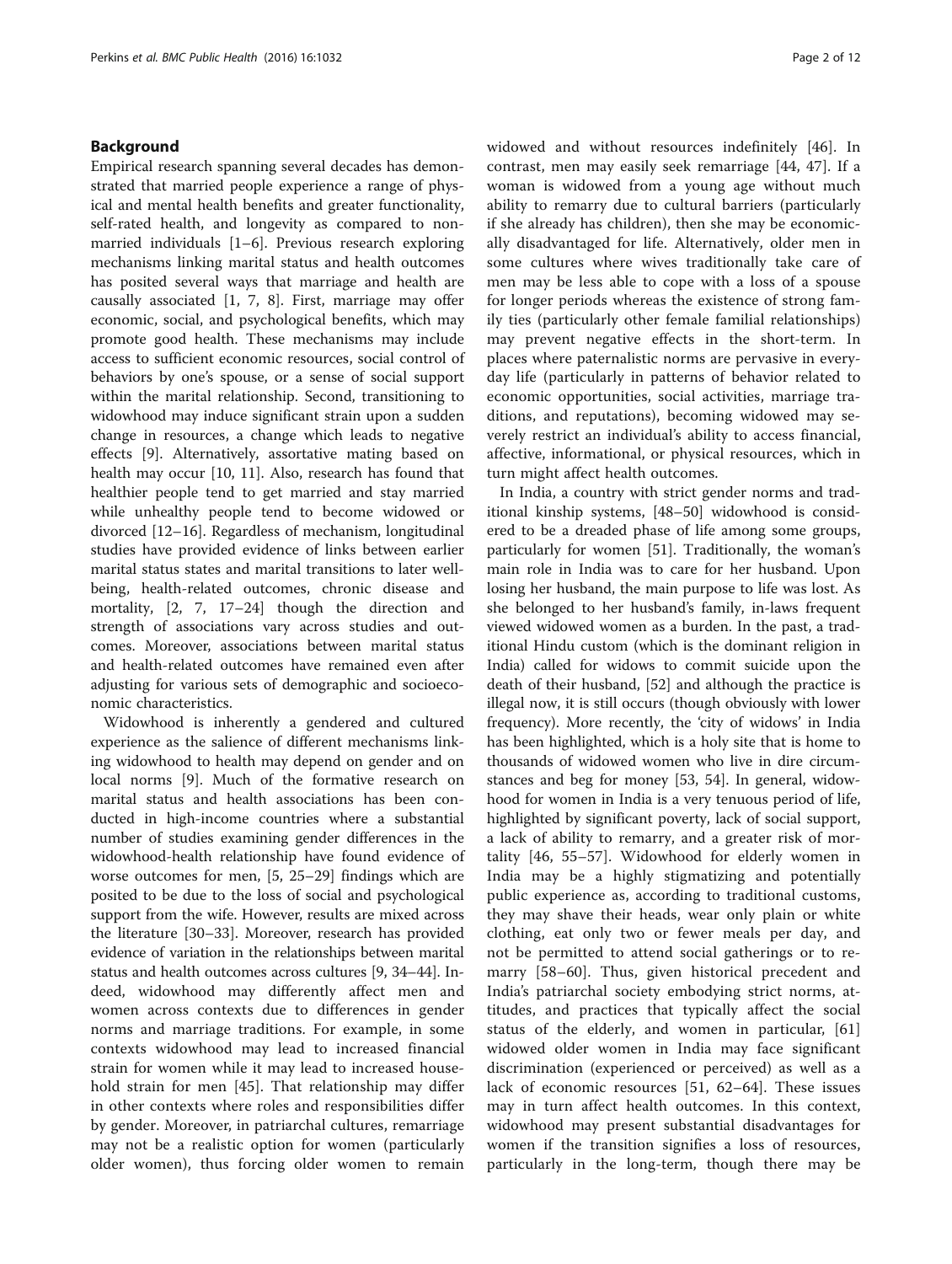differences by socioeconomic status and other demographic factors, as well as by region [\[65](#page-11-0)–[67](#page-11-0)]. In contrast, widowhood may not be associated with health outcomes for men if other women in the family immediately take over the daily household chores and any care the widowed men may need.

Most studies examining health-related outcomes as a function of marital status among older adults in India have found worse health to be associated with widowed status as compared to married status [\[68](#page-11-0)–[73](#page-11-0)]. These studies, however, adjusted for varying sets of covariates and many of the studies only focused on self-rated health as the outcome. Moreover, few studies have focused on the potential health effects of widowhood for men in India. Yet, as the aging population of India increases in a context where access to and affordability of social services is limited for older individuals, [\[74, 75](#page-11-0)] it is important to identify individuals who are more at risk for worse health outcomes among the general older adult population. Being widowed represents a relatively easy marker.

Thus, assessing whether there is evidence of a direct relationship between widowhood and multiple subjective and objective health-related outcomes and chronic diseases among older adults in India after adjusting for a large set of demographic and socioeconomic factors (such as caste, education, wealth, religion, living with children, rural/urban location, etc.) is warranted. Moreover, examining these associations separately for men and women is critical due to unequal gender norms in India and also because a higher proportion of men in India remarry while an increasing fraction of women remain widows [[70\]](#page-11-0). Finally, no studies of which we are aware have examined how duration of widowhood is associated with outcomes among older adults in India. Yet, men and women recently widowed may experience worse outcomes than people widowed for much longer. For example, men who are more recently widowed may experience stressful transitions and immediate loss of a known daily support. In the long run, however, they are likely well-cared for by other female relatives. Alternatively, women who have been widowed for a long time may be the worst off due to long-term reduced access to resources and, perhaps, poor treatment by their husband's family. Previous studies from other countries have revealed a relationship between duration widowhood and self-reported health, psychological wellbeing, or other health outcomes, [[20, 26](#page-10-0), [37, 76](#page-11-0)–[78](#page-11-0)] though findings have differed across populations and outcomes.

The current study attempts to address these gaps in the literature by providing empirically descriptive answers to two questions: First, to what extent is widowhood associated with a variety of health-related outcomes and chronic diseases among older men and women,

separately, in India, after adjusting for several demographic and socioeconomic indicators? Second, is there evidence that widowhood duration matters in these relationships? We hypothesized that being widowed (without regards to duration) would be associated with worse health outcomes for both men and women, even after adjusting for several indicators of socioeconomic status, living arrangement, and place, though we thought that the strength of the relationship would be greater among women. Moreover, we hypothesized that being widowed for longer would be associated with an even greater risk of poor health outcomes for women given a potential longer period of resource restriction.

# **Methods**

# Sample

We utilized a dataset called "Building Knowledge Base on Population Ageing in India", [\[79](#page-11-0)] based on older adults aged 60 years or older from seven states in India (Himachal Pradesh, Kerala, Maharashtra, Odisha, Punjab, Tamil Nadu and West Bengal). These states were purposely chosen during the design of this study as they represented all regions of India and had a higher prevalence of elderly individuals as compared to the national average. In each state, participants were drawn from 40 rural and 40 urban Primary Sampling Units (PSUs), which were systematically sampled according to a probability proportional to population size. 16 households including at least one  $60 + year$  old individual were sampled per PSU, creating a sample frame of 1,280 households. More detailed information on how households were selected can be found in the BKPAI report [[80\]](#page-11-0). All household residents 60+ years old were eligible for the study.

From May to September 2011, 8,329 household interviews were conducted in 560 PSUs (representing a 95 % household response rate) and 4,672 men and 5,180 women were individually interviewed (leading to a 93 % individual response rate). We only included adults who were either currently married or who were widowed ( $n = 9,615$ ) as the sample sizes for women who were divorced, separated, cohabiting or never married were 1 % or less each. The final analytical samples for each outcome included respondents with no missing values across explanatory variables or the outcome. Figure [1](#page-3-0) provides a flowchart of the final analytical sample sizes and the number of participants excluded. We chose to exclude individuals with missing data rather than impute values for missing responses as there were relatively little missing data. As the data used for this work were completely de-identified and publically available for secondary analysis, the first author's institutional review board approved this study and deemed it to be exempt from full institutional review.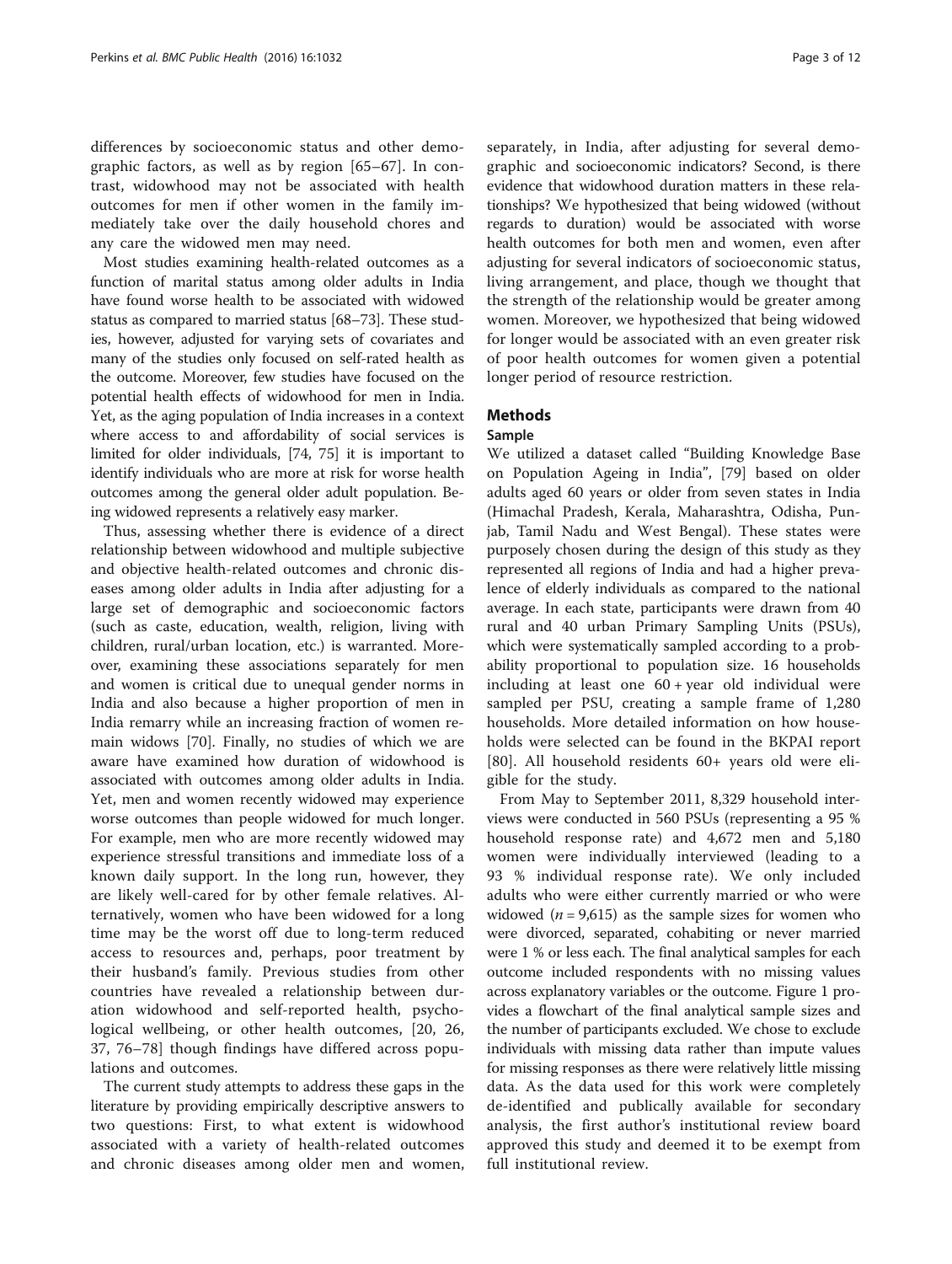<span id="page-3-0"></span>

# **Outcomes**

To capture self-rated health, respondents were asked to rate their current health status on a 5-point scale where  $1 =$  excellent,  $2 =$  very good,  $3 =$  good,  $4 =$  fair, and  $5 =$ poor. The order was reversed for ease of interpretation with a value of 1 for poor health and a value of 5 for excellent health. A binary variable representing 'poor health' was also created where the responses fair and  $poor = 1$  and excellent, very good, and good = 0. Psychological distress was measured using the General Health Questionnaire composed of 12 items [\[81, 82\]](#page-11-0). This tool has been widely used in mental health research and previous studies have demonstrated its validity and usefulness in several contexts, including India [[83](#page-11-0)–[85](#page-11-0)]. The items ask whether the respondent has recently experienced a particular stressful symptom or behavior. Each item was rated on a 4-point scale  $(0 = "less than usual",$  $1 =$ "no more than usual",  $2 =$ "rather more than usual", or 3 = "much more than usual"). Items were rescored using 0-0-1-1 responses as other studies have previously done. The items were then summed together with a total possible score ranging from 0 to 12, which was treated as continuous variable. A higher score indicated a greater degree of psychological distress. Probable 'common mental disorder' was derived from the psychological distress score by creating a dichotomous variable using a cutoff of 5 or less vs. 6 or higher with the latter indicating a probable common mental disorder' [\[86](#page-11-0)]. Immediate recall of words was used to measure cognitive ability [[87\]](#page-11-0). A list of 10 commonly used words was read out to the respondents, who were then asked to recall the words within two minutes. The number of words recalled (0 to 10) was recorded. Therefore, a higher score represented better cognitive ability.

Four chronic morbidity outcomes were measured by asking, separately, whether the respondents had ever been told by a doctor or a nurse that he or she had high blood pressure (hypertension), diabetes, arthritis, or asthma (yes/no responses). A binary variable indicating whether a respondent had been told that he or she had one or more of those four diseases was created.

### Explanatory variables

For this study, marital status was indicated as either being currently married (reference group) or widowed. We also created a second marital status variable where the widowed category was split into three groups according to duration of widowhood: 0–4 years, 5–9 years, or 10+ years. The split between 4 and 5 years was based on previous rsearch showing differences between the more recently widowed and the longer-term widows, [[37\]](#page-11-0) and the split between 9 and 10 years was chosen because about half of people were widowed beyond that point. Age was divided into five-year intervals as 60–64 years (reference), 65–69 years, 70–74 years, 75–79 years, and 80+ years. Respondents indicated a caste (Scheduled Caste (reference), Scheduled Tribe, Other Backward Caste, and other caste), and whether they stayed with children in the same household (reference) or not. Completed education was categorized as none (reference), 1–5 years, 6–10 years, and 11 or more years. Work status was a binary variable categorized as having worked during the past one year versus not having worked. Household wealth quintiles were calculated using information on 30 assets and housing characteristics [[50, 80\]](#page-11-0). Location of the household in a rural or urban location and the state was also recorded.

# Statistical analysis

Gender-stratified, multivariable, multilevel linear and logistic regression analyses were used to estimate the association between an outcome and widowhood (as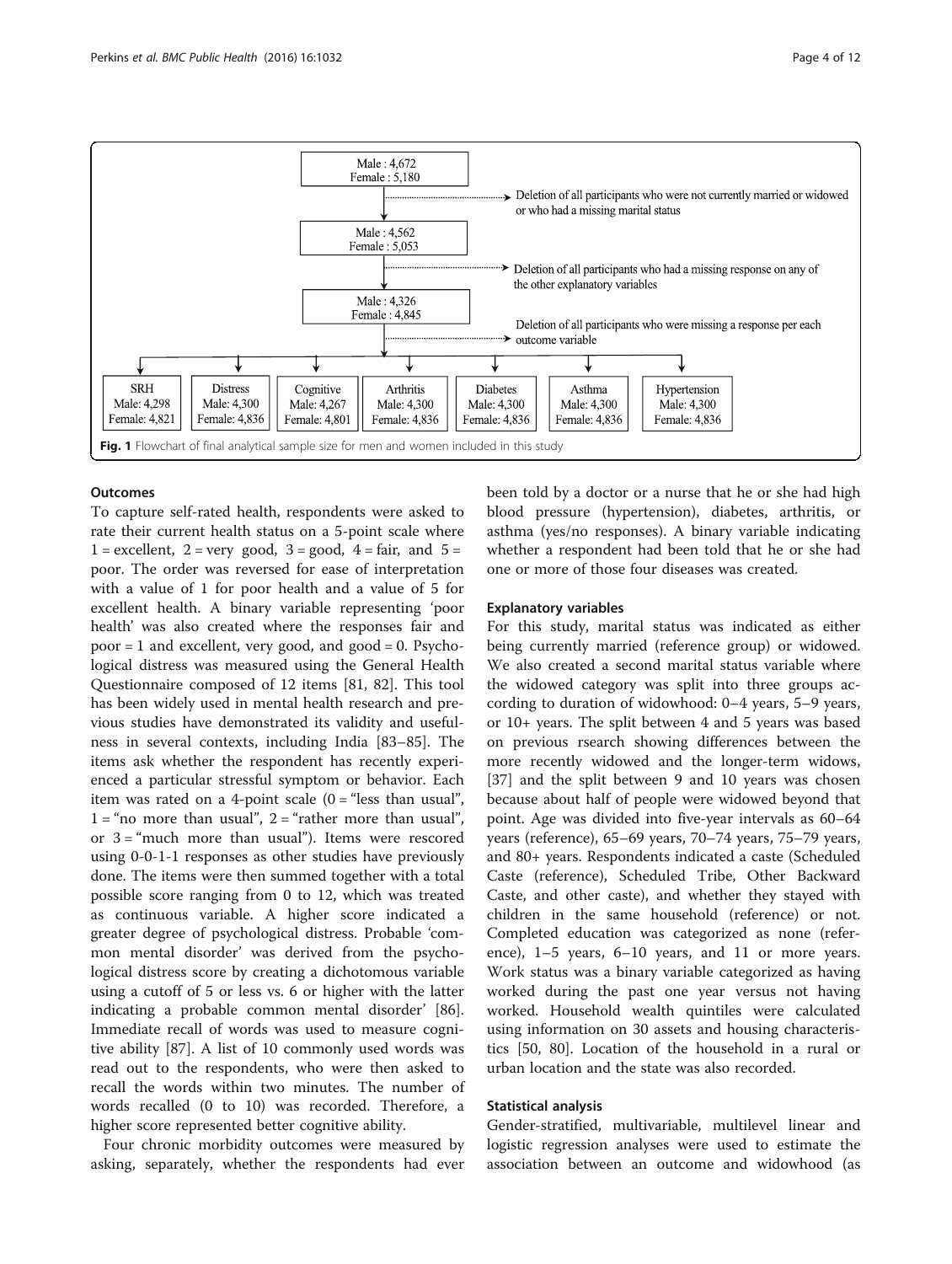compared to being married) while accounting for the clustering of observations at the PSU and district levels. Model 1 used the binary marital status variable and adjusted for age, caste, living with children, urban/rural location, and state. Model 2 adjusted for socioeconomicbased variables including education, work status, and household wealth in addition to the variables included in Model 1. Finally, Model 3 was equivalent to Model 2 except it utilized the marital status variable that was further categorized according to widowhood duration of less than 5 years, from 5 to 9 years, and 10 or more years.

# Results

Table [1](#page-5-0) provides descriptive statistics about the sample and also the average scores of self-reported health, psychological distress, and cognitive ability across subcategories of socio-demographic characteristics. For context, almost two-thirds of the sample population were within the ages of 60 to 69 years while about 10 % were 80 years or older. In addition, 4 % of men had been widowed for 0–4 years, 4 % for 5–9 years, and 6 % for 10 years or more. Among women, 14 % had been widowed for 0–4 years, 13 % for 5–9 years, and 34 % for 10 years or more. Table [2](#page-7-0) provides the prevalence among the sample population of being diagnosed with each of four chronic diseases (hypertension, diabetes, arthritis, and asthma), being diagnosed with at least 1 chronic disease, being in poor health, and having a probable common mental disorder. Among men, 30 % who were currently married vs. 36 % who were widowed for 10 years or more had at least one chronic disease, 49 to 57 % of men in those same groups reported being in poor health, and 24 to 35 % had a probable mental disorder. Among women, the prevalence of being diagnosed with at least 1 chronic disease, being in poor health, and having a probable common mental disorder, separately, was higher among married women than the associated prevalence among women who had been widowed for 5 to 9 years.

Table [3](#page-8-0) displays the estimated relationships between widowhood and linear health-related outcomes (scores of self-rated health, psychological distress, and cognitive ability, separately), as well as between widowhood and binary health-related outcomes (being in poor health and having a probable mental disorder, separately) and binary indicators of chronic disease (diagnosed with hypertension, diabetes, arthritis, asthma, and 1 or more chronic diseases, separately) for men and women separately. The relationships between widowhood and all outcomes except for diabetes, arthritis, asthma, and having 1 or more chronic diseases were statistically significant in Model 1 for women with widowhood being associated with worse outcomes. The same pattern was found for

men, but only for cognitive ability and having a probable common mental disorder. Adjusting for socioeconomic factors in Model 2 attenuated the relationships between widowhood and outcomes though most of the estimates remained statistically significant and in the predicted direction. There was no evidence of widowhood acting as a protective factor for either gender.

When the widowhood category of marital status was re-categorized by taking into account widowhood duration, estimates from Model 3 indicated that only some categories of widowhood were significantly different in terms of outcomes as compared to married individuals (Table [4\)](#page-9-0). Among men, diabetes, cognitive ability, and having a probable common mental disorder, were associated with widowhood, but only for widowers of certain duration. For example, men who were widowed within 0–4 years were more likely to have been diagnosed with diabetes (AOR = 1.64, 95 % CI = 1.06 to 2.54); men who were widowed for 5–9 years were more likely to recall fewer words ( $b = -0.24$ , 95 % CI =  $-0.47$  to  $-0.01$ ) and, men who had been widowed for 10+ years were more likely to have a probable common mental disorder  $(AOR = 1.38, 95 % CI = 1.01 to 1.88).$ 

Among women, there was evidence of a role for duration for most outcomes (except for diabetes, and again arthritis and asthma). For example, women widowed for 4 years or less or for more than 10 years were more likely to report worse self-rated health ( $b = 0.14$ , 95 % CI = 0.06 to 0.22, and  $b = 0.09$ , 95 % CI = 0.02 to 0.15, respectively), and worse psychological distress ( $b = 0.51$ , 95 % CI = 0.21 to 0.80, and  $b = 0.37$ , 95 % CI = 0.12 to 0.62, respectively), as well as recall fewer words ( $b = -0.13$ , 95 % CI =  $-0.26$ to  $-0.01$ , and  $b = -0.15$ , 95 % CI =  $-0.25$  to  $-0.04$ , respectively) than married women, separately. In addition, hypertension was more likely among women who were recently widowed or who were widowed for a long time (AOR = 1.52, 95 % CI = 1.22 to 1.90, and AOR = 1.39, 95 % CI - 1.16 to 1.67, respectively). Overall, results indicated that mostly recently widowed women and long-term widowed women were at risk for worse health outcomes compared to married women whereas women who were widowed for 5–9 years were no different than women who were married.

Additional file [1](#page-10-0): Tables S1–S4 provide the estimates for the relationships between the other explanatory variables and outcomes. Age was a strong predictor for all outcomes for both genders except for diabetes. Men and women with higher education and higher wealth status were more likely to have better health-related outcomes and lower odds of experiencing chronic disease. Wealth status showed no association with arthritis, asthma, or having one or more chronic diseases. Living with children was not associated with any of the outcomes for either men or women (Additional file [1:](#page-10-0) Tables S1-S4).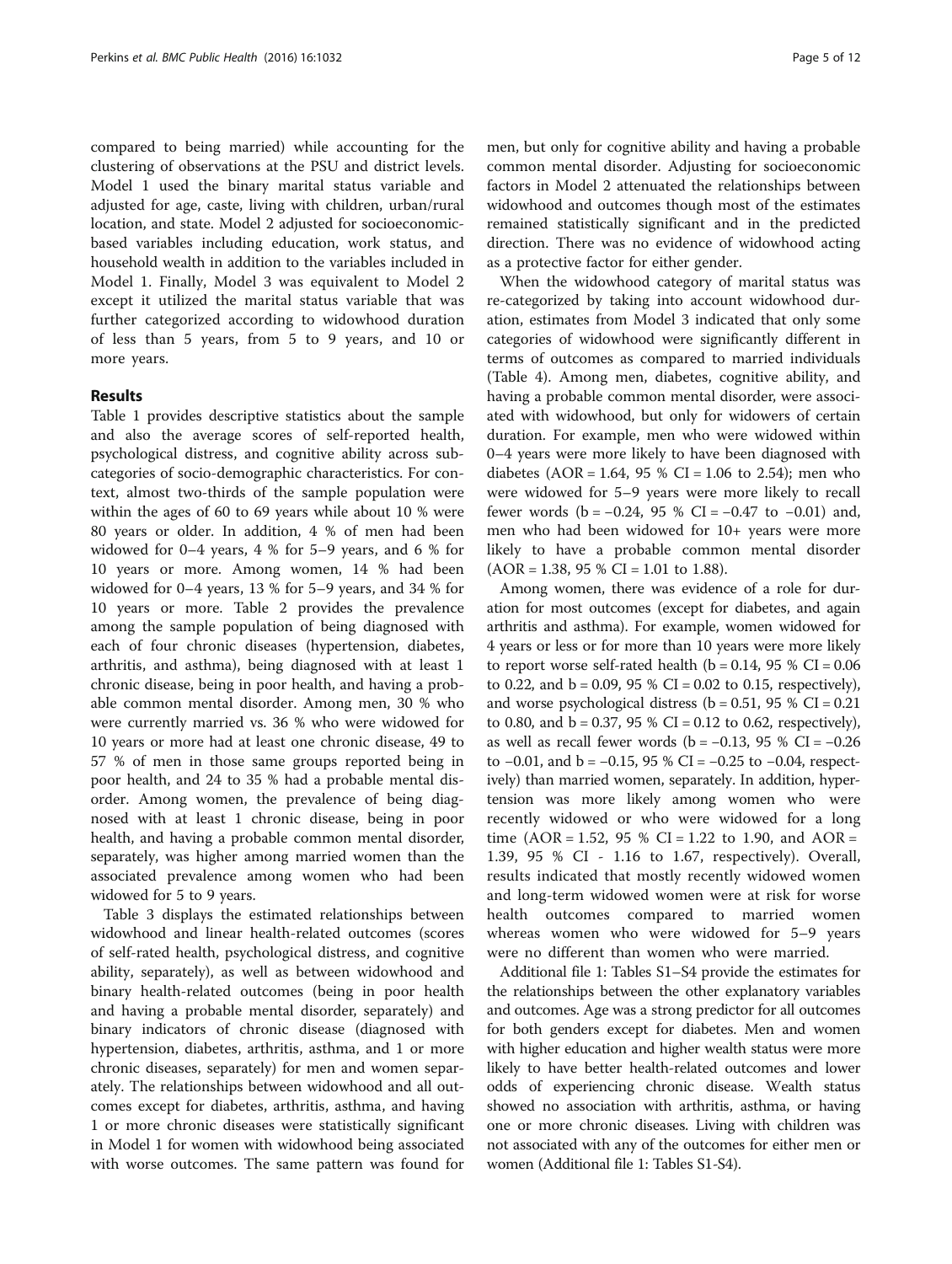|                                  | Total N and % in sub-category |      |        | Self-Rated Health |      |     | Psychological Distress |         |      |     | Cognitive Ability |     |      |      |        |      |
|----------------------------------|-------------------------------|------|--------|-------------------|------|-----|------------------------|---------|------|-----|-------------------|-----|------|------|--------|------|
|                                  | Male                          |      | Female |                   | Male |     | Female                 |         | Male |     | Female            |     | Male |      | Female |      |
|                                  | N                             | $\%$ | Ν      | $\%$              | Mean | S.D | Mean                   | S.D     | Mean | S.D | Mean              | S.D | Mean | S.D. | Mean   | S.D. |
| Marital Status                   |                               |      |        |                   |      |     |                        |         |      |     |                   |     |      |      |        |      |
| Currently Married                | 3698                          | 85.5 | 1888   | 39                | 3.4  | 1.0 | 3.5                    | 1.0     | 3.4  | 3.9 | 3.1               | 3.6 | 4.6  | 1.7  | 4.3    | 1.6  |
| Widowed 0 to 4 years             | 189                           | 4.4  | 690    | 14.2              | 3.7  | 0.9 | 3.7                    | 1.0     | 3.7  | 3.8 | 4.3               | 3.9 | 4.1  | 1.9  | 3.8    | 1.6  |
| Widowed 5 to 9 years             | 162                           | 3.7  | 631    | 13                | 3.4  | 1.0 | 3.5                    | 0.9     | 3.9  | 4.2 | 3.5               | 3.9 | 3.9  | 1.6  | 4.2    | 1.6  |
| Widowed 10+ years                | 277                           | 6.4  | 1636   | 33.8              | 3.6  | 1.0 | 3.8                    | 1.0     | 3.0  | 3.6 | 4.5               | 3.9 | 3.9  | 1.7  | 3.5    | 1.6  |
| Age Group                        |                               |      |        |                   |      |     |                        |         |      |     |                   |     |      |      |        |      |
| $60 - 64$                        | 1519                          | 35.1 | 1716   | 35.4              | 3.2  | 1.0 | 3.4                    | 1.0     | 2.6  | 3.4 | 3.0               | 3.5 | 4.9  | 1.6  | 4.4    | 1.6  |
| $65 - 69$                        | 1219                          | 28.2 | 1324   | 27.3              | 3.4  | 1.0 | 3.6                    | 1.0     | 3.0  | 3.6 | 3.6               | 3.8 | 4.6  | 1.6  | 4.0    | 1.6  |
| $70 - 74$                        | 771                           | 17.8 | 819    | 16.9              | 3.4  | 1.1 | 3.7                    | 1.0     | 3.5  | 3.7 | 4.4               | 4.0 | 4.3  | 1.6  | 3.7    | 1.5  |
| $75 - 79$                        | 395                           | 9.1  | 462    | 9.6               | 3.6  | 1.0 | 3.8                    | 1.0     | 3.5  | 3.8 | 4.5               | 3.8 | 4.0  | 1.8  | 3.4    | 1.6  |
| 80+ years                        | 422                           | 9.8  | 524    | 10.8              | 3.8  | 1.1 | 3.9                    | 1.0     | 4.4  | 4.1 | 5.1               | 4.1 | 3.5  | 1.8  | 3.0    | 1.7  |
| Living with Children             |                               |      |        |                   |      |     |                        |         |      |     |                   |     |      |      |        |      |
| No                               | 1255                          | 29   | 1328   | 27.4              | 3.4  | 1.0 | 3.6                    | 1.0     | 3.2  | 3.8 | 3.8               | 3.9 | 4.6  | 1.7  | 4.0    | 1.7  |
| Yes                              | 3071                          | 71   | 3517   | 72.6              | 3.4  | 1.0 | 3.6                    | 1.0     | 3.1  | 3.6 | 3.7               | 3.8 | 4.4  | 1.7  | 3.9    | 1.6  |
| Caste                            |                               |      |        |                   |      |     |                        |         |      |     |                   |     |      |      |        |      |
| Scheduled Caste                  | 850                           | 19.6 | 968    | 20                | 3.6  | 1.0 | 3.7                    | 1.0     | 3.6  | 3.9 | 4.3               | 4.0 | 4.2  | 1.7  | 3.6    | 1.5  |
| Schedule Tribe                   | 222                           | 5.1  | 250    | 5.2               | 3.3  | 0.9 | 3.5                    | 0.9     | 4.1  | 3.8 | 4.8               | 4.0 | 4.1  | 1.4  | 3.7    | 1.5  |
| Other Backward Caste             | 1515                          | 35   | 1702   | 35.1              | 3.5  | 1.0 | 3.6                    | 1.0     | 3.5  | 3.9 | 4.0               | 3.9 | 4.5  | 1.6  | 4.0    | 1.7  |
| None of them                     | 1739                          | 40.2 | 1925   | 39.7              | 3.3  | 1.1 | 3.5                    | 1.1     | 2.4  | 3.3 | 3.2               | 3.6 | 4.6  | 1.8  | 4.0    | 1.7  |
| Work status (in the last 1 year) |                               |      |        |                   |      |     |                        |         |      |     |                   |     |      |      |        |      |
| No                               | 2759                          | 63.8 | 4334   | 89.5              | 3.5  | 1.0 | 3.6                    | 1.0     | 3.3  | 3.8 | 3.7               | 3.8 | 4.4  | 1.8  | 3.9    | 1.7  |
| Yes                              | 1567                          | 36.2 | 511    | 10.5              | 3.3  | 1.0 | 3.4                    | 1.0     | 2.8  | 3.4 | 4.0               | 3.7 | 4.6  | 1.6  | 4.0    | 1.5  |
| Education                        |                               |      |        |                   |      |     |                        |         |      |     |                   |     |      |      |        |      |
| None                             | 1353                          | 31.3 | 2940   | 60.7              | 3.6  | 1.0 | 3.7                    | 1.0     | 4.3  | 4.0 | 4.4               | 3.9 | 3.9  | 1.5  | 3.6    | 1.5  |
| $< 5$ years                      | 945                           | 21.8 | 966    | 19.9              | 3.5  | 1.0 | 3.6                    | 1.1     | 3.6  | 3.7 | 3.4               | 3.6 | 4.1  | 1.6  | 4.0    | 1.6  |
| 6 to 10 years                    | 1406                          | 32.5 | 723    | 14.9              | 3.3  | 1.0 | 3.4                    | 1.0     | 2.2  | 3.2 | 2.1               | 3.0 | 4.9  | 1.6  | 4.8    | 1.6  |
| $\geq$ 11 years                  | 622                           | 14.4 | 216    | 4.5               | 3.0  | 1.1 | 3.3                    | 1.1     | 1.8  | 2.8 | 1.9               | 3.0 | 5.5  | 1.8  | 5.4    | 1.9  |
| Household Wealth Quintile        |                               |      |        |                   |      |     |                        |         |      |     |                   |     |      |      |        |      |
| Bottom                           | 779                           | 18   | 1000   | 20.6              | 3.7  | 0.9 | 3.8                    | 0.9     | 5.0  | 3.7 | 5.4               | 3.8 | 3.9  | 1.4  | 3.6    | 1.5  |
| Second                           | 839                           | 19.4 | 1007   | 20.8              | 3.5  | 1.0 | 3.6                    | 1.0     | 4.0  | 3.9 | 4.4               | 3.9 | 4.1  | 1.6  | 3.7    | 1.5  |
| Third                            | 820                           | 19   | 987    | 20.4              | 3.5  | 1.0 | 3.6                    | 1.0     | 3.2  | 3.7 | 3.5               | 3.8 | 4.3  | 1.7  | 3.9    | 1.6  |
| Fourth                           | 934                           | 21.6 | 904    | 18.7              | 3.3  | 1.0 | 3.5                    | 1.0     | 2.3  | 3.4 | 3.0               | 3.7 | 4.8  | 1.7  | 4.2    | 1.7  |
| Top                              | 954                           | 22.1 | 947    | 19.6              | 3.2  | 1.1 | 3.5                    | 1.1     | 1.5  | 2.6 | 2.5               | 3.2 | 5.1  | 1.8  | 4.4    | 1.8  |
| Place                            |                               |      |        |                   |      |     |                        |         |      |     |                   |     |      |      |        |      |
| Urban                            | 2035                          | 47   | 2322   | 47.9              | 3.3  | 1.0 | 3.5                    | 1.0     | 2.6  | 3.5 | 3.4               | 3.7 | 4.7  | 1.8  | 4.1    | 1.7  |
| Rural                            | 2291                          | 53   | 2523   | 52.1              | 3.5  | 1.0 | 3.7                    | 1.0     | 3.6  | 3.8 | 4.1               | 3.9 | 4.3  | 1.6  | 3.8    | 1.5  |
| State                            |                               |      |        |                   |      |     |                        |         |      |     |                   |     |      |      |        |      |
| Himachal Pradesh                 | 727                           | 16.8 | 709    | 14.6              | 3.1  | 1.1 | 3.3                    | 1.1     | 1.8  | 3.3 | 2.8               | 3.9 | 5.2  | 1.8  | 4.2    | 1.7  |
| Punjab                           | 621                           | 14.4 | 696    | 14.4              | 3.6  | 0.9 | 3.8                    | 0.9     | 1.5  | 2.8 | 1.9               | 3.0 | 4.4  | 1.6  | 4.2    | 1.6  |
| West Bengal                      | 477                           | 11   | 550    | 11.4              | 3.9  | 0.8 | 4.2                    | $0.8\,$ | 4.5  | 2.9 | 4.7               | 3.1 | 3.6  | 1.4  | 3.1    | 1.2  |

<span id="page-5-0"></span>

| <b>Table 1</b> Descriptive characteristics of a representative sample of older adults (60 + years) across seven states in India in 2011 ( $N = 9,171$ ) |
|---------------------------------------------------------------------------------------------------------------------------------------------------------|
|---------------------------------------------------------------------------------------------------------------------------------------------------------|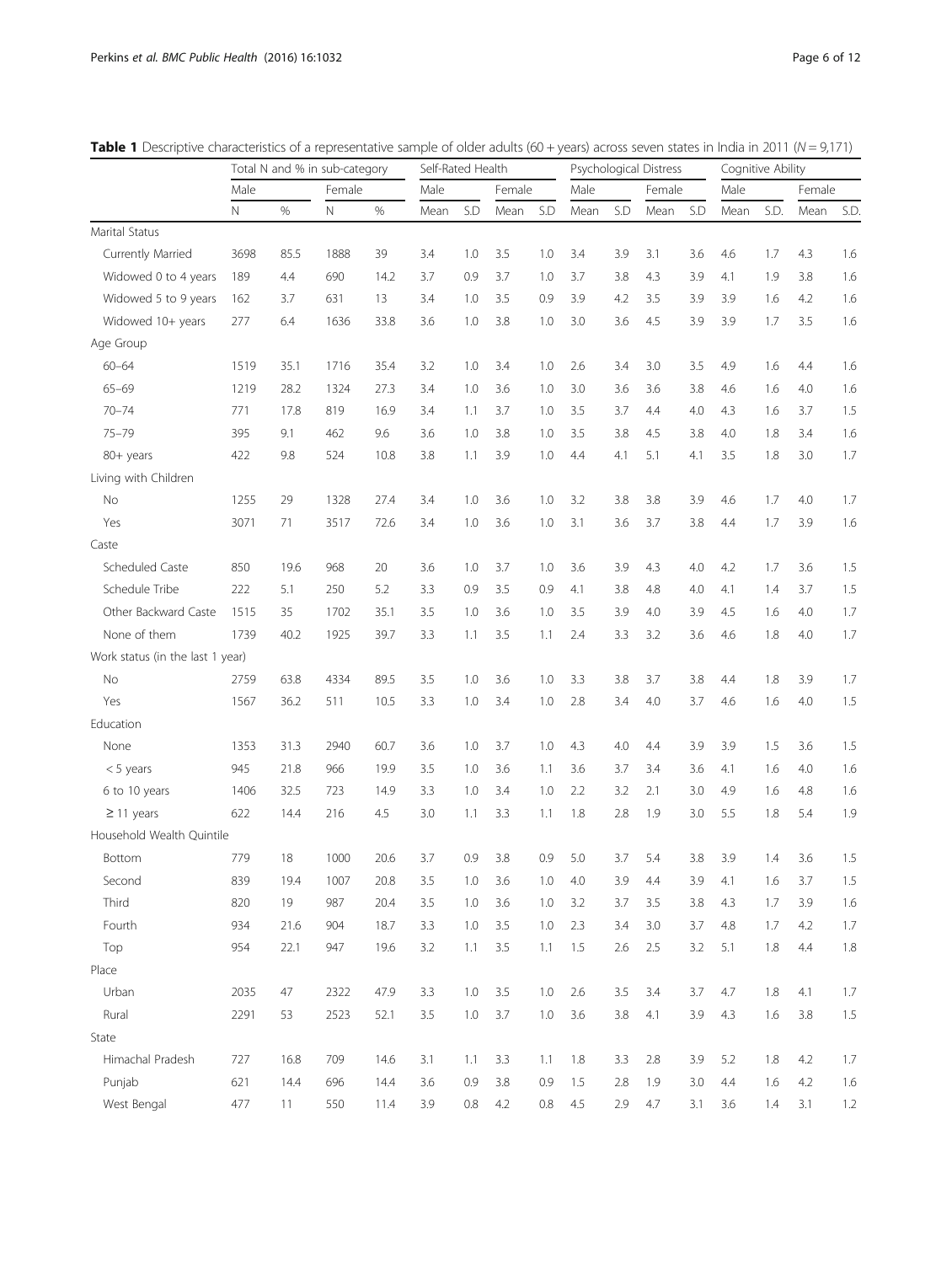| Orissa      | 703 | 16.3 | 713 | 14.7 | 3.3 | 0.9           | 3.4 | 0.9 | 4.3   | $3.6$ 5.1 |      | 3.7 | -4.1 | 1.5 | 3.7 | 1.5  |
|-------------|-----|------|-----|------|-----|---------------|-----|-----|-------|-----------|------|-----|------|-----|-----|------|
| Maharashtra | 624 | 14.4 | 704 | 14.5 | 3.1 | 1.1           | 3.2 | 1.0 | 3.5   | 3.6       | 3.9  | 3.8 | 4.6  | 1.5 | 4.1 | 1.5  |
| Kerala      | 539 | 12.5 | 736 | 15.2 | 3.7 | $1.2^{\circ}$ | 3.9 | 1.1 | - 1.9 | 2.9       | 3.2  | 3.6 | -4.0 | 1.9 | 3.7 | -1.9 |
| Tamil Nadu  | 635 | 14.7 | 737 | 15.2 | 3.4 | 0.7           | 3.5 | 0.8 | 4.5   | 4.5       | -4.8 | 4.3 | -4.9 | 1.6 | 4.4 | 1.5  |

**Table 1** Descriptive characteristics of a representative sample of older adults (60 + years) across seven states in India in 2011 ( $N = 9,171$ ) (Continued)

# **Discussion**

This analysis of marital status and health-related outcomes and chronic diseases among older adults across India suggests that, for women, widowhood (as opposed to being married) may be a risk factor for poor self-rated health, psychological distress and reduced cognitive ability, as well as having a probable common mental disorder and being diagnosed with hypertension, separately. There is no evidence of these associations among men except for with cognitive ability and having a probable common mental disorder. Results did not substantively change for men or women even after adjusting for several demographic and socioeconomic factors. Moreover, examining these associations through a widowhood duration lens provides evidence that the relationship between widowhood and health outcomes may be more nuanced than a simple binary effect (widowed vs. not widowed). For women, being widowed for a short amount of time or for the long-term seemed to be worse for many health outcomes as compared to married women. In contrast, the relevance of widowhood duration varied across health outcomes for men though the health of married men was, for the most part, no different than the health of widowed men regardless of widowhood duration.

More recently widowed older women in India may struggle to cope with new substantial losses in access to financial resources and a new (often diminished) social role within their in-laws or son's household, which may negatively affect their health. Not only may women lose regular economic support when transitioning to widowhood, they may also be deprived of any inheritance rights and lose overall purpose within the household. In contrast, the health of women widowed for an intermediate amount of time (e.g. 5 to 9 years) may not differ from the health of married women because these widowed women have been able to cope (at least temporarily) with the passing of their spouse, have settled into a new household context, and are not yet facing the psychological prospect of having to live for many years without a new spouse nor having to yet address the long-term issues of not having access to resources that a spouse would provide. Perhaps they have found a way to survive by building new social ties or have taken on new responsibilities within their husband's or son's family. In addition, survival selection could be playing a role; women who survived to be widowed 5 to 9 years may, on average, be healthier than the same cohort of women when they had only been widowed 4 years or less as the unhealthiest women in that cohort may have died by the time this cohort of women became widowed for 5 to 9 years. Finally, the health of women who have been widowed for 10 or more years may have once again simply deteriorated in contrast to married women perhaps because they have both psychologically and physically remained without resources and spousal support for a decade, a situation which would likely continue until they pass away (as they are not likely to remarry). Critically, regardless of duration, older widowed Indian women may face an interwoven set of losses and challenges that affect their health outcomes [[88\]](#page-11-0).

Among men, the situation appears much more varied. For the most part in India, men's access to resources does not change when they become widowed. Instead of marital status or duration of widowhood, marital quality might be a better predictor of health outcomes for men. Interestingly, however, more recently widowed men may be susceptible to diabetes-related risk factors, such as a change in diet as wives in India are typically responsible for household chores, including cooking. The death of a wife might lead to a worse diet and onset of diabetes at the beginning before another woman takes over regular preparation of food for the newly widowed man. In contrast, men who would have remained widowed for a long time might have already died or remarried (due to finding it too difficult) whereas the men who remain single long after being widowed are perhaps the most resilient. Importantly, the pathways through which health outcomes are affected at different points during widowhood for both men and women warrant further exploration.

Our findings about self-rated health are similar to previous studies in China and India [\[37](#page-11-0), [70, 73\]](#page-11-0). In addition, our findings suggesting reduced cognitive ability among widowed men are similar to a study conducted in three countries in Europe [[17\]](#page-10-0). However, the present results indicating a negative relationship between widowhood and a number of health outcomes for women and a lack of a relationship between widowhood and most health outcomes for widowed men are inconsistent with many studies from high-income countries, which have typically found a marriage benefit for men and none for women or for both men and women [[1, 2, 4, 9\]](#page-10-0). The results may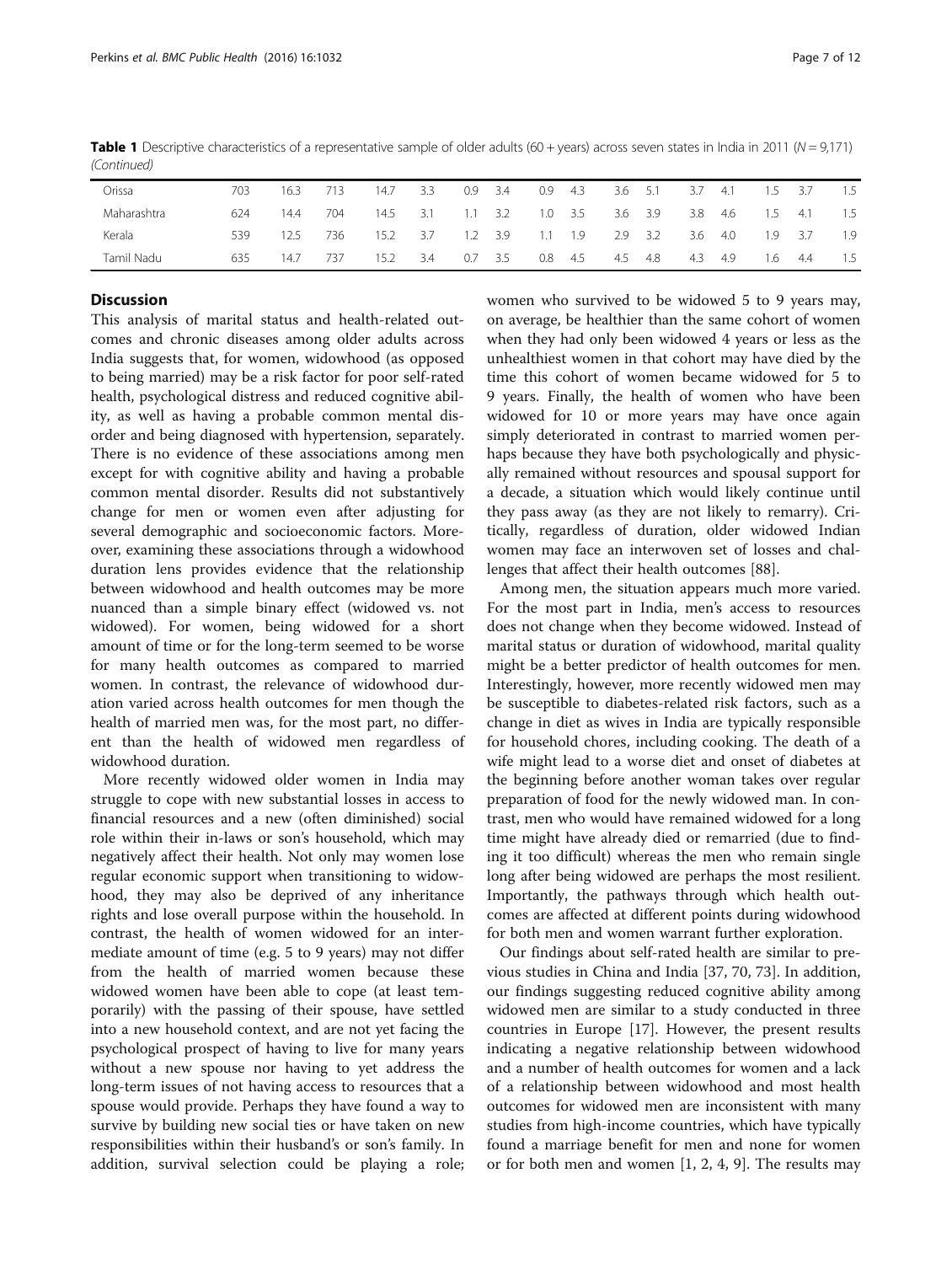<span id="page-7-0"></span>

| Table 2 Prevalence of chronic disease, poor health, and probable mental disorder among older adults across seven states in India in |  |  |  |
|-------------------------------------------------------------------------------------------------------------------------------------|--|--|--|
| 2011 (unit = %)                                                                                                                     |  |  |  |

|                                  |      | Hypertension | Diabetes |                | Asthma |                | Arthritis |        | At least 1<br>chronic disease |        | Poor Health |        | Probable Menta<br>Disorder |        |
|----------------------------------|------|--------------|----------|----------------|--------|----------------|-----------|--------|-------------------------------|--------|-------------|--------|----------------------------|--------|
|                                  | Male | Female       | Male     | Female         | Male   | Female         | Male      | Female | Male                          | Female | Male        | Female | Male                       | Female |
| Marital Status                   |      |              |          |                |        |                |           |        |                               |        |             |        |                            |        |
| Currently Married                | 18   | 24           | 12       | 11             | 8      | 6              | 23        | 34     | 30                            | 37     | 49          | 52     | 24                         | 24     |
| Widowed 0 to 4 years             | 20   | 29           | 16       | 12             | 11     | 7              | 24        | 30     | 31                            | 36     | 62          | 65     | 28                         | 38     |
| Widowed 5 to 9 years             | 13   | 18           | 12       | 8              | 6      | $\overline{7}$ | 26        | 28     | 28                            | 31     | 51          | 45     | 34                         | 30     |
| Widowed 10+ years                | 18   | 28           | 9        | 11             | 10     | $\overline{7}$ | 31        | 35     | 36                            | 40     | 57          | 64     | 35                         | 39     |
| Age Group                        |      |              |          |                |        |                |           |        |                               |        |             |        |                            |        |
| $60 - 64$                        | 15   | 21           | 12       | 10             | 5      | 5              | 17        | 28     | 23                            | 32     | 41          | 47     | 20                         | 24     |
| $65 - 69$                        | 18   | 26           | 11       | 11             | 8      | 7              | 23        | 35     | 29                            | 38     | 49          | 55     | 23                         | 31     |
| $70 - 74$                        | 20   | 28           | 12       | 11             | 9      | 8              | 28        | 38     | 35                            | 43     | 54          | 62     | 27                         | 37     |
| $75 - 79$                        | 24   | 31           | 15       | 13             | 10     | 8              | 28        | 31     | 36                            | 37     | 61          | 69     | 28                         | 37     |
| 80+ years                        | 22   | 27           | 11       | 8              | 15     | 9              | 38        | 39     | 45                            | 44     | 64          | 74     | 38                         | 46     |
| Living with Children             |      |              |          |                |        |                |           |        |                               |        |             |        |                            |        |
| No                               | 18   | 21           | 13       | 9              | 8      | 7              | 24        | 34     | 30                            | 38     | 48          | 56     | 27                         | 33     |
| Yes                              | 18   | 27           | 12       | 11             | 8      | $\overline{7}$ | 24        | 33     | 30                            | 37     | 51          | 57     | 24                         | 31     |
| Caste                            |      |              |          |                |        |                |           |        |                               |        |             |        |                            |        |
| Scheduled Caste                  | 14   | 22           | 7        | 8              | 8      | 5              | 26        | 35     | 31                            | 38     | 58          | 61     | 30                         | 37     |
| Schedule Tribe                   | 10   | 13           | 5        | $\overline{4}$ | 7      | 8              | 25        | 30     | 28                            | 31     | 43          | 47     | 31                         | 38     |
| Other Backward Caste             | 17   | 24           | 12       | 12             | 8      | 7              | 23        | 27     | 29                            | 31     | 50          | 57     | 30                         | 35     |
| None of them                     | 22   | 30           | 15       | 12             | 9      | $\overline{7}$ | 24        | 38     | 30                            | 43     | 47          | 56     | 18                         | 26     |
| Work status (in the last 1 year) |      |              |          |                |        |                |           |        |                               |        |             |        |                            |        |
| No                               | 21   | 27           | 14       | 12             | 9      | 7              | 24        | 34     | 31                            | 38     | 53          | 58     | 27                         | 32     |
| Yes                              | 13   | 14           | 8        | 4              | 6      | 6              | 23        | 28     | 28                            | 30     | 44          | 49     | 22                         | 34     |
| Education                        |      |              |          |                |        |                |           |        |                               |        |             |        |                            |        |
| None                             | 14   | 22           | 6        | 7              | 9      | 6              | 33        | 37     | 36                            | 40     | 59          | 61     | 37                         | 39     |
| $< 5$ years                      | 17   | 32           | 10       | 16             | 10     | 8              | 23        | 27     | 30                            | 34     | 56          | 56     | 30                         | 26     |
| 6 to 10 years                    | 19   | 30           | 14       | 16             | 8      | 7              | 19        | 25     | 26                            | 30     | 43          | 42     | 16                         | 14     |
| $\geq$ 11 years                  | 29   | 32           | 22       | 19             | 5      | 6              | 16        | 35     | 25                            | 41     | 35          | 48     | 12                         | 14     |
| Household Wealth Quintile        |      |              |          |                |        |                |           |        |                               |        |             |        |                            |        |
| Bottom                           | 9    | 13           | 3        | $\overline{4}$ | 8      | 5              | 27        | 31     | 29                            | 34     | 60          | 64     | 44                         | 49     |
| Second                           | 13   | 18           | 8        | 6              | 9      | 6              | 26        | 34     | 29                            | 37     | 53          | 57     | 35                         | $40\,$ |
| Third                            | 17   | 28           | 9        | 12             | 9      | 7              | 26        | 31     | 31                            | 35     | 49          | 56     | 24                         | 29     |
| Fourth                           | 18   | 30           | 13       | 14             | 8      | 8              | 21        | 33     | 29                            | 39     | 45          | 52     | 17                         | 23     |
| Top                              | 31   | 38           | 24       | 20             | 7      | 8              | 21        | 36     | 32                            | 42     | 44          | 55     | 9                          | 17     |
| Place                            |      |              |          |                |        |                |           |        |                               |        |             |        |                            |        |
| Urban                            | 20   | 28           | 15       | 13             | 7      | $\overline{7}$ | 21        | 31     | 28                            | 36     | 46          | 53     | 20                         | 29     |
| Rural                            | 17   | 23           | 9        | 8              | 9      | $\overline{7}$ | 27        | 35     | 32                            | 39     | 54          | 60     | 30                         | 35     |
| State                            |      |              |          |                |        |                |           |        |                               |        |             |        |                            |        |
| Himachal Pradesh                 | 15   | 22           | 9        | 8              | 9      | 6              | 24        | 43     | 29                            | 46     | 38          | 46     | 13                         | 22     |
| Punjab                           | 25   | 38           | 13       | 14             | 7      | 6              | 38        | 52     | 44                            | 56     | 60          | 68     | 10                         | 13     |
| West Bengal                      | 19   | 28           | 9        | 7              | 3      | $\overline{2}$ | 15        | 25     | 25                            | 31     | 71          | 80     | 37                         | 43     |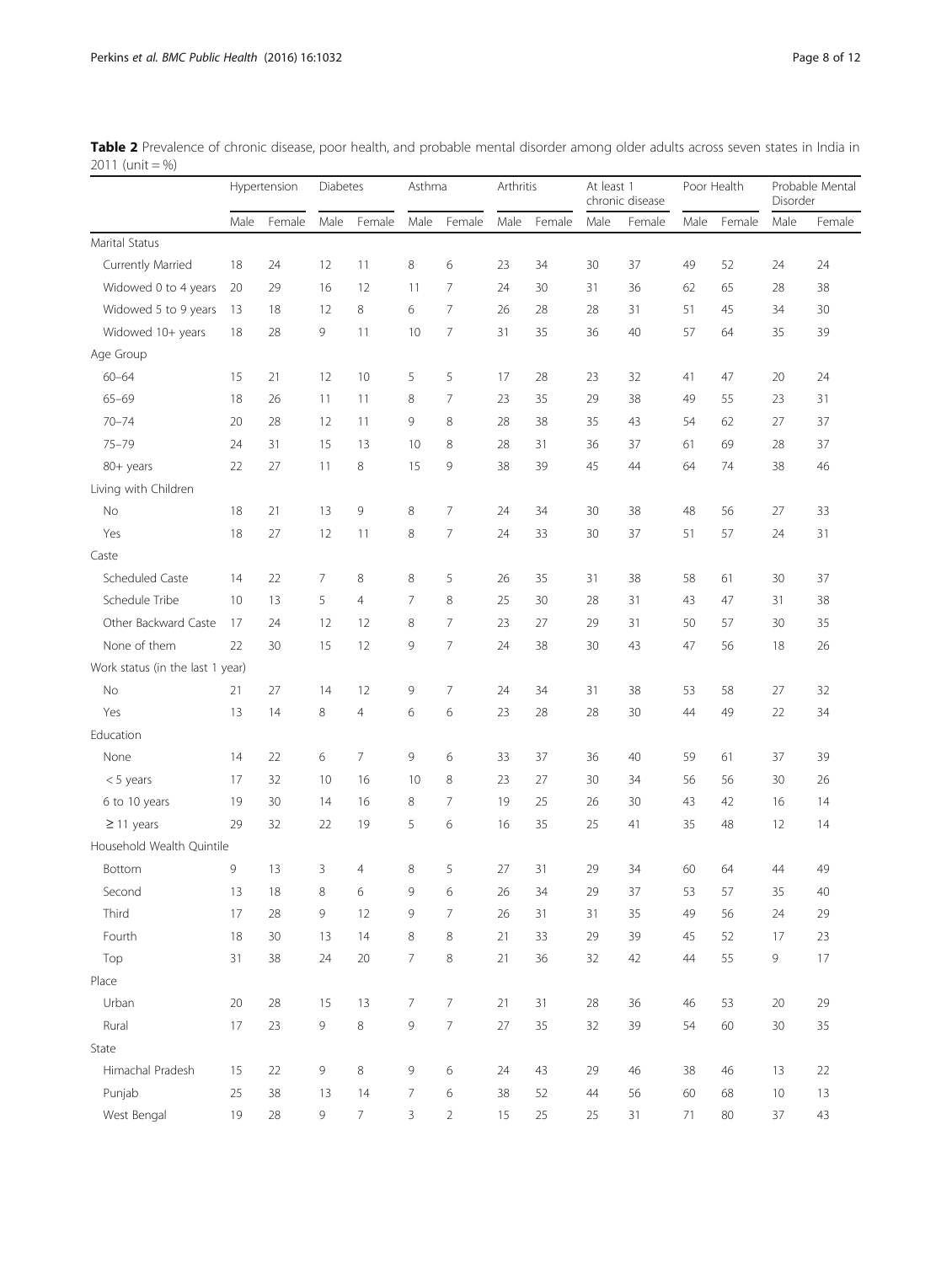<span id="page-8-0"></span>

| Table 2 Prevalence of chronic disease, poor health, and probable mental disorder among older adults across seven states in India in<br>$2011$ (unit = %) (Continued) |  |  |  |                        |  |        |       |      |      |
|----------------------------------------------------------------------------------------------------------------------------------------------------------------------|--|--|--|------------------------|--|--------|-------|------|------|
| Orissa                                                                                                                                                               |  |  |  | 15 17 9 5 5 4 22 29 24 |  | - 30 - | 45 47 | - 36 | - 46 |
|                                                                                                                                                                      |  |  |  |                        |  |        |       |      |      |

| Orissa      | 15 |    | Q  | 5.  | $\mathcal{P}$              | 4                       | 22   | 29   | 24 | 30 | 45 | 47 | 36 | 46  |
|-------------|----|----|----|-----|----------------------------|-------------------------|------|------|----|----|----|----|----|-----|
| Maharashtra | 13 | 16 | 9  | 6 — | 13                         | $\sim$ 11 $\sim$        | - 31 | - 36 | 33 | 37 | 38 | 41 | 26 | -31 |
| Kerala      | 35 | 45 | 32 | -28 | 16                         | 13                      | 13   | 17   | 33 | 30 | 62 |    |    | 23  |
| Tamil Nadu  | Q  |    | 6  | 6   | $\overline{\phantom{a}}$ 3 | $\overline{\mathbf{3}}$ | 20   | 27   | 23 | 30 | 45 | 50 | 42 | 46  |

be dissimilar in some cases if different mechanisms are operating to link widowhood and health outcomes across contexts. When comparing India and high-income countries like the United States, the United Kingdom, and the Netherlands, there are significant differences in gender norms, economic mobility, marriage traditions, inheritance traditions, and the extent to which government takes care of certain groups within its citizenry (e.g. the widowed, the aged, the poor, etc.). Our result indicating no relationship between psychological distress and marital status for men was the opposite of the results from a study of older adults from Korea [\[35](#page-11-0)]. The findings may between these two countries due to potential differences in gender norms, treatment of wives, and response to the loss of social support.

An important limitation of this study was our inability to examine objective markers of health and disease. Therefore, there are likely undiagnosed cases of mental distress and chronic disease in our sample. Moreover, we were unable to adjust for pre-widowhood disease status, which is likely very important for assessing determinants of health outcomes after widowhood [\[27](#page-10-0)]. In addition, this study does not capture the effect of widowhood and widowhood duration on overall health as indicated by mortality. Critical to acknowledge in the interpretation of these results is that the widowed may be more likely to die than non-widowed. It could be that the men in this study are overall a much healthier population than they would be if the widowed men who had already died were still alive. Although the same could be said of the women, men are more likely to die earlier. Thus, this issue might more strongly bias the findings about men than the findings about women. Finally, given the cross-sectional nature of the data, we cannot infer causality from our associational estimates. Future studies may clarify the relevance of marital status to health

Table 3 Linear and logistic regression estimates of the association between widowhood and health among older adults in India

|                                              |                          | Men        |                  |            |                  | Women      |                  |            |                  |  |  |
|----------------------------------------------|--------------------------|------------|------------------|------------|------------------|------------|------------------|------------|------------------|--|--|
|                                              |                          | Model 1    |                  | Model 2    |                  | Model 1    |                  | Model 2    |                  |  |  |
| Linear Outcome                               |                          | b          | $(95%$ CI)       | b          | (95 % CI)        | b          | (95 % CI)        | b          | (95 % CI)        |  |  |
| Self-Rated Health<br>$(higher = worse)$      | Widowed<br>(vs. married) | 0.06       | $(-0.03, 0.14)$  | 0.003      | $(-0.08, 0.08)$  | $0.11***$  | (0.06, 0.17)     | $0.08**$   | (0.02, 0.14)     |  |  |
| Psychological Distress<br>(higher = worse)   | Widowed<br>(vs. married) | 0.22       | $(-0.06, 0.50)$  | 0.01       | $(-0.26, 0.29)$  | $0.48***$  | (0.26, 0.69)     | $0.33***$  | (0.12, 0.55)     |  |  |
| Cognitive Ability<br>(higher = better)       | Widowed<br>(vs. married) | $-0.30***$ | $(-0.43, -0.16)$ | $-0.18**$  | $(-0.31, -0.05)$ | $-0.22***$ | $(-0.31, -0.13)$ | $-0.11*$   | $(-0.20, -0.02)$ |  |  |
| <b>Binary Outcome</b>                        |                          | <b>AOR</b> | $(95%$ CI)       | <b>AOR</b> | (95 % CI)        | <b>AOR</b> | (95 % CI)        | <b>AOR</b> | (95 % CI)        |  |  |
| Being in Poor Health                         | Widowed<br>(vs. married) | 1.14       | (0.94, 1.39)     | 1.02       | (0.84, 1.25)     | $1.17*$    | (1.01, 1.35)     | 1.08       | (0.93, 1.25)     |  |  |
| Having a Probable<br>Mental Disorder         | Widowed<br>(vs. married) | $1.33*$    | (1.07, 1.66)     | 1.17       | (0.93, 1.46)     | $1.38*$    | (1.18, 1.61)     | $1.25*$    | (1.07, 1.48)     |  |  |
| Diagnosed with Hypertension                  | Widowed<br>(vs. married) | 0.86       | (0.67, 1.10)     | 0.86       | (0.67, 1.11)     | $1.21*$    | (1.04, 1.42)     | $1.29*$    | (1.10, 1.52)     |  |  |
| Diagnosed with Diabetes                      | Widowed<br>(vs. married) | 1.15       | (0.87, 1.54)     | 1.21       | (0.90, 1.63)     | 1.03       | (0.83, 1.28)     | 1.14       | (0.91, 1.42)     |  |  |
| Diagnosed with Asthma                        | Widowed<br>(vs. married) | 1.02       | (0.74, 1.40)     | 0.96       | (0.70, 1.32)     | 1.18       | (0.90, 1.54)     | 1.20       | (0.92, 1.57)     |  |  |
| Diagnosed with Arthritis                     | Widowed<br>(vs. married) | 0.93       | (0.75, 1.16)     | 0.89       | (0.72, 1.11)     | 1.07       | (0.92, 1.23)     | 1.07       | (0.92, 1.24)     |  |  |
| Diagnosed with at<br>least 1 chronic disease | Widowed<br>(vs. married) | 0.88       | (0.72, 1.08)     | 0.85       | (0.70, 1.05)     | 1.11       | (0.97, 1.28)     | 1.12       | (0.97, 1.29)     |  |  |

 $p < 0.05$ ; \*\*  $p < 0.01$ ; \*\*\* $p < 0.001$ . Notes: Model 1 was adjusted for age, caste, living with children, urban/rural, and state. Model 2 was adjusted for all explanatory variables in Model 1 + education, work status, and household wealth quintile. For all models, estimates also accounted for survey design as a three-level (individual, primary sampling unit and district) random intercepts model was used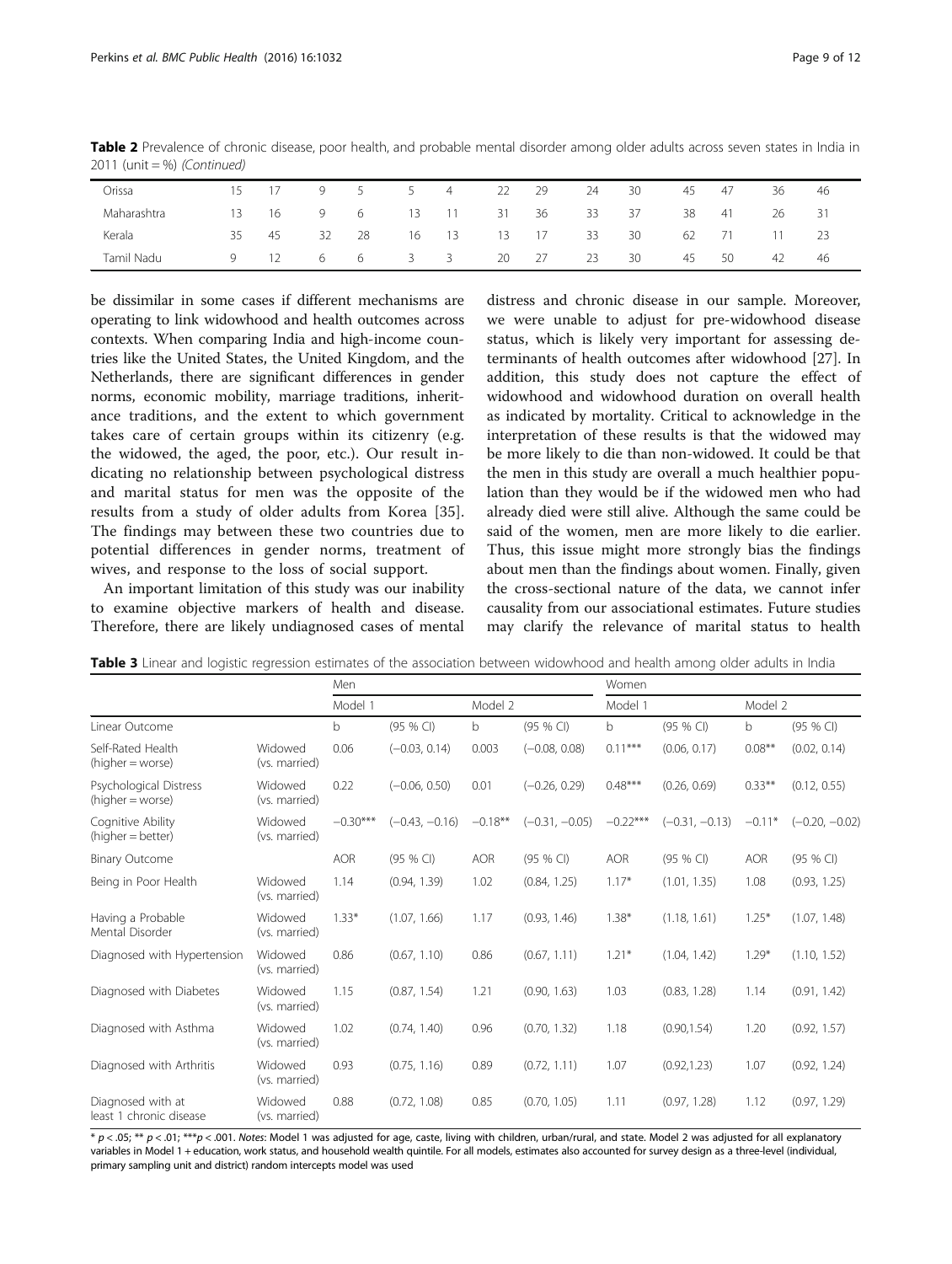<span id="page-9-0"></span>

| Table 4 Linear and logistic regression estimates of the association between widowhood accounting for duration and health among |  |  |
|--------------------------------------------------------------------------------------------------------------------------------|--|--|
| older adults in India                                                                                                          |  |  |

|                                           |                                                 | Model 3    |                  |            |                  |
|-------------------------------------------|-------------------------------------------------|------------|------------------|------------|------------------|
|                                           | Widowhood Status (vs. married as the reference) | Men        |                  | Women      |                  |
| Linear Outcome                            |                                                 | b          | (95 % CI)        | b          | (95 % CI)        |
| Self-Rated Health                         | Widowed 0 to 4 years                            | 0.1        | $(-0.04, 0.23)$  | $0.14***$  | (0.06, 0.22)     |
|                                           | Widowed 5 to 9 years                            | $-0.12$    | $(-0.26, 0.03)$  | $-0.01$    | $(-0.09, 0.08)$  |
|                                           | Widowed 10+ years                               | 0.01       | $(-0.11, 0.12)$  | $0.09*$    | (0.02, 0.15)     |
| Psychological Distress                    | Widowed 0 to 4 years                            | $-0.22$    | $(-0.67, 0.24)$  | $0.51***$  | (0.21, 0.80)     |
|                                           | Widowed 5 to 9 years                            | $-0.09$    | $(-0.58, 0.40)$  | 0.06       | $(-0.26, 0.37)$  |
|                                           | Widowed 10+ years                               | 0.23       | $(-0.16, 0.61)$  | $0.37**$   | (0.12, 0.62)     |
| Cognitive Ability                         | Widowed 0 to 4 years                            | $-0.13$    | $(-0.34, 0.09)$  | $-0.13*$   | $(-0.26, -0.01)$ |
|                                           | Widowed 5 to 9 years                            | $-0.24*$   | $(-0.47, -0.01)$ | $-0.01$    | $(-0.14, 0.13)$  |
|                                           | Widowed 10+ years                               | $-0.18$    | $(-0.37, 0.001)$ | $-0.15***$ | $(-0.25, -0.04)$ |
| <b>Binary Outcome</b>                     |                                                 | <b>AOR</b> | (95 % CI)        | <b>AOR</b> | (95 % CI)        |
| Poor Health                               | Widowed 0 to 4 years                            | 1.32       | (0.94, 1.87)     | $1.40**$   | (1.13, 1.72)     |
|                                           | Widowed 5 to 9 years                            | 0.82       | (0.57, 1.17)     | $0.77*$    | (0.62, 0.95)     |
|                                           | Widowed 10+ years                               | 0.99       | (0.75, 1.31)     | 1.11       | (0.93, 1.31)     |
| Probable Mental Disorder                  | Widowed 0 to 4 years                            | 0.92       | (0.62, 1.36)     | $1.43***$  | (1.14, 1.78)     |
|                                           | Widowed 5 to 9 years                            | 1.13       | (0.76, 1.67)     | 1.09       | (0.86, 1.38)     |
|                                           | Widowed 10+ years                               | $1.38*$    | (1.01, 1.88)     | $1.25*$    | (1.04, 1.50)     |
| Hypertension                              | Widowed 0 to 4 years                            | 0.93       | (0.62, 1.38)     | $1.52***$  | (1.22, 1.90)     |
|                                           | Widowed 5 to 9 years                            | 0.7        | (0.43, 1.14)     | 0.86       | (0.67, 1.11)     |
|                                           | Widowed 10+ years                               | 0.92       | (0.65, 1.29)     | $1.39***$  | (1.16, 1.67)     |
| <b>Diabetes</b>                           | Widowed 0 to 4 years                            | $1.64***$  | (1.06, 2.54)     | 1.15       | (0.85, 1.56)     |
|                                           | Widowed 5 to 9 years                            | 1.36       | (0.81, 2.30)     | 0.93       | (0.66, 1.32)     |
|                                           | Widowed 10+ years                               | 0.86       | (0.54, 1.36)     | 1.23       | (0.95, 1.58)     |
| Arthritis                                 | Widowed 0 to 4 years                            | 0.73       | (0.50, 1.07)     | 1.01       | (0.82, 1.25)     |
|                                           | Widowed 5 to 9 years                            | 0.97       | (0.66, 1.44)     | 0.95       | (0.76, 1.19)     |
|                                           | Widowed 10+ years                               | 0.96       | (0.71, 1.29)     | 1.15       | (0.97, 1.36)     |
| Asthma                                    | Widowed 0 to 4 years                            | 1.23       | (0.75, 2.02)     | 1.32       | (0.91, 1.90)     |
|                                           | Widowed 5 to 9 years                            | 0.70       | (0.36, 1.37)     | 1.37       | (0.94, 2.00)     |
|                                           | Widowed 10+ years                               | 0.93       | (0.60, 1.45)     | 1.07       | (0.79, 1.46)     |
| Diagnosed with at least 1 chronic disease | Widowed 0 to 4 years                            | 0.8        | (0.56, 1.13)     | 1.12       | (0.92, 1.37)     |
|                                           | Widowed 5 to 9 years                            | 0.78       | (0.54, 1.15)     | 0.95       | (0.77, 1.18)     |
|                                           | Widowed 10+ years                               | 0.93       | (0.70, 1.23)     | $1.20*$    | (1.02, 1.41)     |

\* p < .05; \*\* p < .01; \*\*\*p < .001. Notes: Model 3 adjusted for all explanatory variables in Model 2, but used a four-category marital status variable accounting for widowhood duration. Model 3 also accounted for survey design as a three-level (individual, primary sampling unit and district) random intercepts model was used

outcomes among older widowed men and women in India by collecting longitudinal data and biomarkers as well as information on the quality of marital relationships and information about gender norms and sex roles within the household.

# Conclusions

This is the first study to our knowledge that reports on the association between widowhood and several mental and physical-related health outcomes, as well as self-rated health, among a large sample of older adults across India, while adjusting for many demographic and socioeconomic characteristics. Our study suggests important gender differences in how widowhood is associated with self-rated health, psychological distress, hypertension, and diabetes among older adults in India with recent and long-term widowhood predicting worse health for women, but not for men. Incorporating information about marital relationships into the design of intervention programs may help better target potential beneficiaries among older adults in India.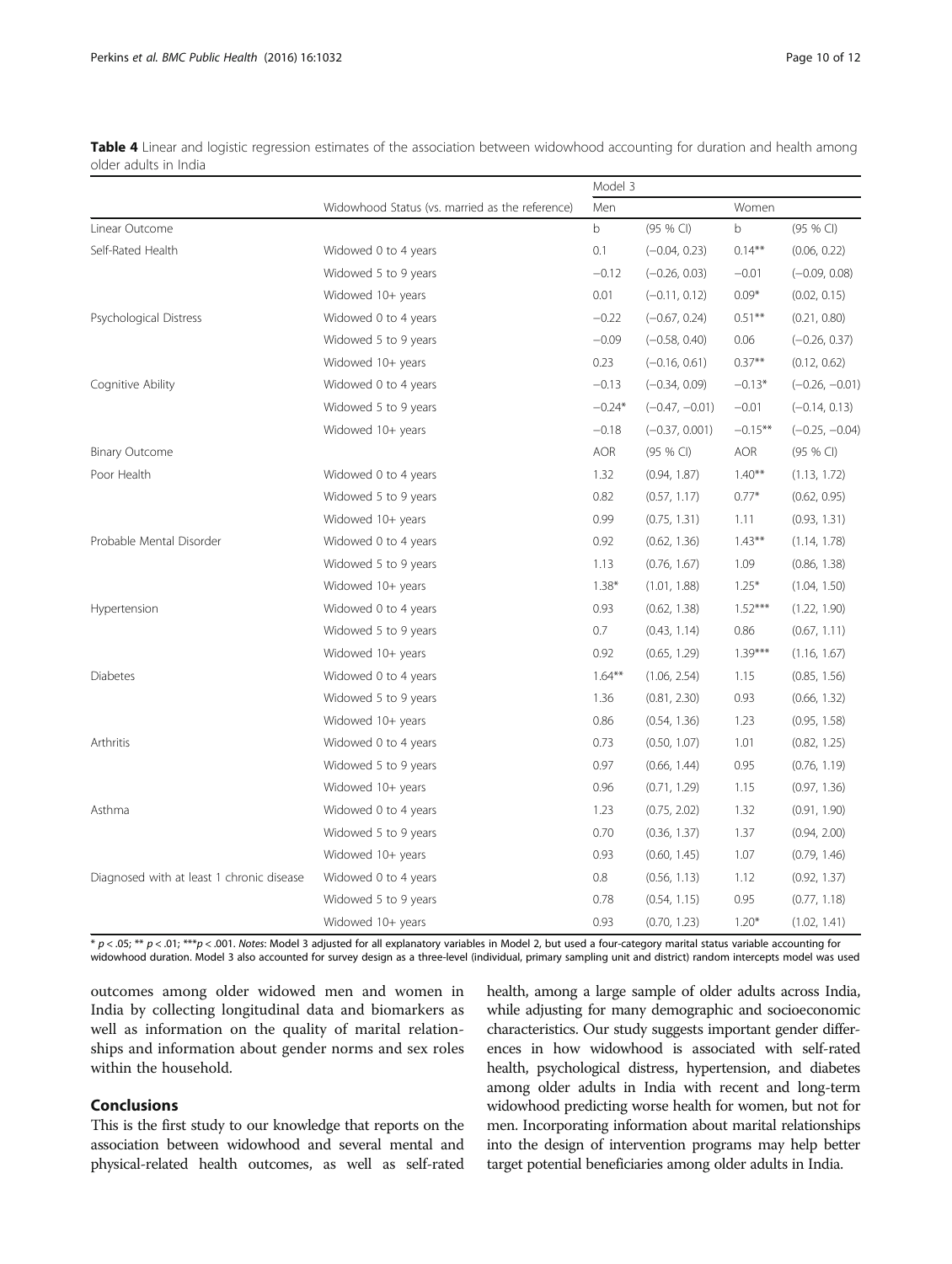# <span id="page-10-0"></span>Additional file

[Additional file 1:](dx.doi.org/10.1186/s12889-016-3682-9) Multilevel linear and logistic regression that estimates the relationships between explanatory variables and outcomes. (XLSX 56 kb)

#### Abbreviations

AOR: Adjusted odds-ratio; CI: Confidence interval; PSU: Primary sampling unit

#### Funding

The authors have no support or funding to report.

#### Availability of data and materials

Data for this study were sourced from the "Building Knowledge Base on Ageing in India (BKBAI)" survey. These data will be made available upon request to Population Research Center at Institute for Social and Economic Change in India (demography@isec.ac.in).

#### Authors' contributions

JMP, SVS conceived the study. JMP wrote the first draft and led the writing. HL led the data analysis, and contributed to the literature review, interpretation and writing. KSJ, JO, AK, JH, JL and SVS contributed to interpretation and critical revisions. SVS provided overall supervision. All authors read approved the final manuscript.

#### Competing interests

The authors declare that they have no competing interests.

#### Consent for publication

Not applicable. No details, images or videos related to individual participants were obtained. In addition, data are available in the public domain.

#### Ethics approval and consent to participate

This study was determined to be 'Not Human Subjects Research' by the IRB council of the Harvard Human Research Protection Program (IRB15-2220). This study only conducts secondary data analysis with de-identified data. The data are available in the public domain.

#### Author details

<sup>1</sup> Harvard Center for Population and Development Studies, Harvard T.H. Chan School of Public Health, Boston, MA, USA. <sup>2</sup>Massachusetts Center for Global Health, Massachusetts General Hospital, Boston, MA, USA. <sup>3</sup>JW LEE Center for Global Medicine, Seoul National University College of Medicine, 71 Ihwajang-gil, Jongno-gu, Seoul 110-810, Korea. <sup>4</sup>Jawaharlal Nehru University, New Delhi, India. <sup>5</sup>Department of Social and Behavioral Sciences, Harvard T.H. Chan School of Public Health, Boston, MA, USA. <sup>6</sup>Public Health Joint Doctoral Program, San Diego State University & University of California, San Diego, CA, USA. <sup>7</sup> Department of Family Medicine, Seoul National University College of Medicine, Seoul, Republic of Korea.

#### Received: 22 December 2015 Accepted: 19 September 2016 Published online: 30 September 2016

#### References

- 1. Carr D, Springer KW. Advances in families and health research in the 21st century. J Marriage Fam. 2010;72(3):743–61.
- Hughes ME, Waite LJ. Marital biography and health at mid-life. J Health Soc Behav. 2009;50(3):344–58.
- 3. Manzoli L, Villari P, Pirone G M, Boccia A. Marital status and mortality in the elderly: a systematic review and meta-analysis. Soc Sci Med. 2007;64(1):77–94.
- 4. Goldman N, Korenman S, Weinstein R. Marital status and health among the elderly. Soc Sci Med. 1995;40(12):1717–30.
- Stroebe M. Gender differences in adjustment to bereavement: an empirical and theoretical review. Rev Gen Psychol. 2001;5(1):62–83.
- 6. Koball HL, Moiduddin E, Henderson J, Goesling B, Besculides M. What Do We know about the link between marriage and health? J Fam Issues. 2010; 31(8):1019–40.
- 7. Williams K. The transition to widowhood and the social regulation of health: consequences for health and health risk behavior. J Gerontol B Psychol Sci Soc Sci. 2004;59(6):S343–9.
- 8. Umberson D. Gender, marital status and the social control of health behavior. Soc Sci Med. 1992;34(8):907–17.
- 9. Carr D, Bodnar-Deren S. Gender, aging and widowhood. In: Uhlenberg P, editor. International handbook of population aging. Dordrecht: Springer Netherlands; 2009. p. 705–28.
- 10. Meyler D, Stimpson JP, Peek MK. Health concordance within couples: a systematic review. Soc Sci Med. 2007;64(11):2297–310.
- 11. Speakman JR, Djafarian K, Stewart J, Jackson DM. Assortative mating for obesity. Am J Clin Nutr. 2007;86(2):316–23.
- 12. Murray J. Marital protection and marital selection: evidence from a historical-prospective sample of American men. Demogr. 2000;37(4):511–21.
- 13. Fu H, Goldman N. Incorporating health into models of marriage choice: demographic and sociological perspectives. J Marriage Fam. 1996;58(3):740–58.
- 14. Williams BR, Sawyer P, Roseman JM, Allman RM. Marital status and health: exploring pre-widowhood. J Palliat Med. 2008;11(6):848–56.
- 15. Vable AM, Subramanian SV, Rist PM, Glymour MM. Does the "widowhood effect" precede spousal bereavement? results from a nationally representative sample of older adults. Am J Geriatr Psychiatry. 2015;23(3):283–92.
- 16. Joung IMA, Van De Mheen HD, Stronks K, Van Poppel FWA, Mackenbach JP. A longitudinal study of health selection in marital transitions. Soc Sci Med. 1998;46(3):425–35.
- 17. Van Gelder BM, Tijhuis M, Kalmijn S, Giampaoli S, Nissinen A, Kromhout D. Marital status and living situation during a 5-year period are associated with a subsequent 10-year cognitive decline in older men: the fine study. J Gerontol B Psychol Sci Soc Sci. 2006;61(4):213–9.
- 18. Lorenz FO, Wickrama KAS, Conger RD, Elder GH. The short-term and decade-long effects of divorce on women's midlife health. J Health Soc Behav. 2006;47(2):111–25.
- 19. Gallo LC, Troxel WM, Matthews KA, Kuller LH. Marital status and quality in middle-aged women: associations with levels and trajectories of cardiovascular risk factors. Health Psychol. 2003;22(5):453.
- 20. Bennett KM. Psychological wellbeing in later life: the longitudinal effects of marriage, widowhood and marital status change. Int J Geriatr Psychiatry. 2005;20(3):280–4.
- 21. Maselko J, Bates LM, Avendaño M, Glymour MM. The intersection of sex, marital status, and cardiovascular risk factors in shaping stroke incidence: results from the health and retirement study. J Am Geriatr Soc. 2009;57(12):2293–9.
- 22. Lapierre TA. Marital status and depressive symptoms over time: age and gender variations. Fam Relat. 2009;58(4):404–16.
- 23. Kim HK, Mckenry PC. The relationship between marriage and psychological well-being: a longitudinal analysis. J Fam Issues. 2002;23(8):885–911.
- 24. Moon JR, Glymour MM, Vable AM, Liu SY, Subramanian SV. Short- And Long-Term Associations Between Widowhood And Mortality In The United States: Longitudinal Analyses. J Public Health. 2014;36(3):382–389.
- 25. Williams K, Umberson D. Marital status, marital transitions, and health: a gendered life course perspective. J Health Soc Behav. 2004;45(1):81–98.
- 26. Van Grootheest DS, Beekman ATF, Broese Van Groenou MI, Deeg DJH. Sex differences in depression after widowhood. Do men suffer more? Soc Psychiatry Psychiatr Epidemiol. 1999;34(7):391–8.
- 27. Lee GR, Demaris A. Widowhood, gender, and depression: a longitudinal analysis. Res Aging. 2007;29(1):56–72.
- 28. Lee G, Demaris A, Bavin S, Sullivan R. Gender differences in the consequences of widowhood: the case of depression. Bowling Green: Bowling Green State University; 2000.
- 29. Lee GR, Demaris A, Bavin S, Sullivan R. Gender differences in the depressive effect of widowhood in later life. J Gerontol B Psychol Sci Soc Sci. 2001; 56(1):S56–61.
- 30. Liu H, Umberson DJ. The times they are a Changin': marital status and health differentials from 1972 to 2003. J Health Soc Behav. 2008;49(3): 239–53.
- 31. Sasson I, Umberson DJ. Widowhood and depression: new light on gender differences, selection, and psychological adjustment. J Gerontol B Psychol Sci Soc Sci. 2014;69b(1):135–45.
- 32. Schaan B. Widowhood and depression among older Europeans the role of gender, caregiving, marital quality, and regional context. J Gerontol B Psychol Sci Soc Sci. 2013;68(3):431–42.
- 33. Manor O, Eisenbach Z. Mortality after spousal loss: Are there sociodemographic differences? Soc Sci Med. 2003;56(2):405–13.